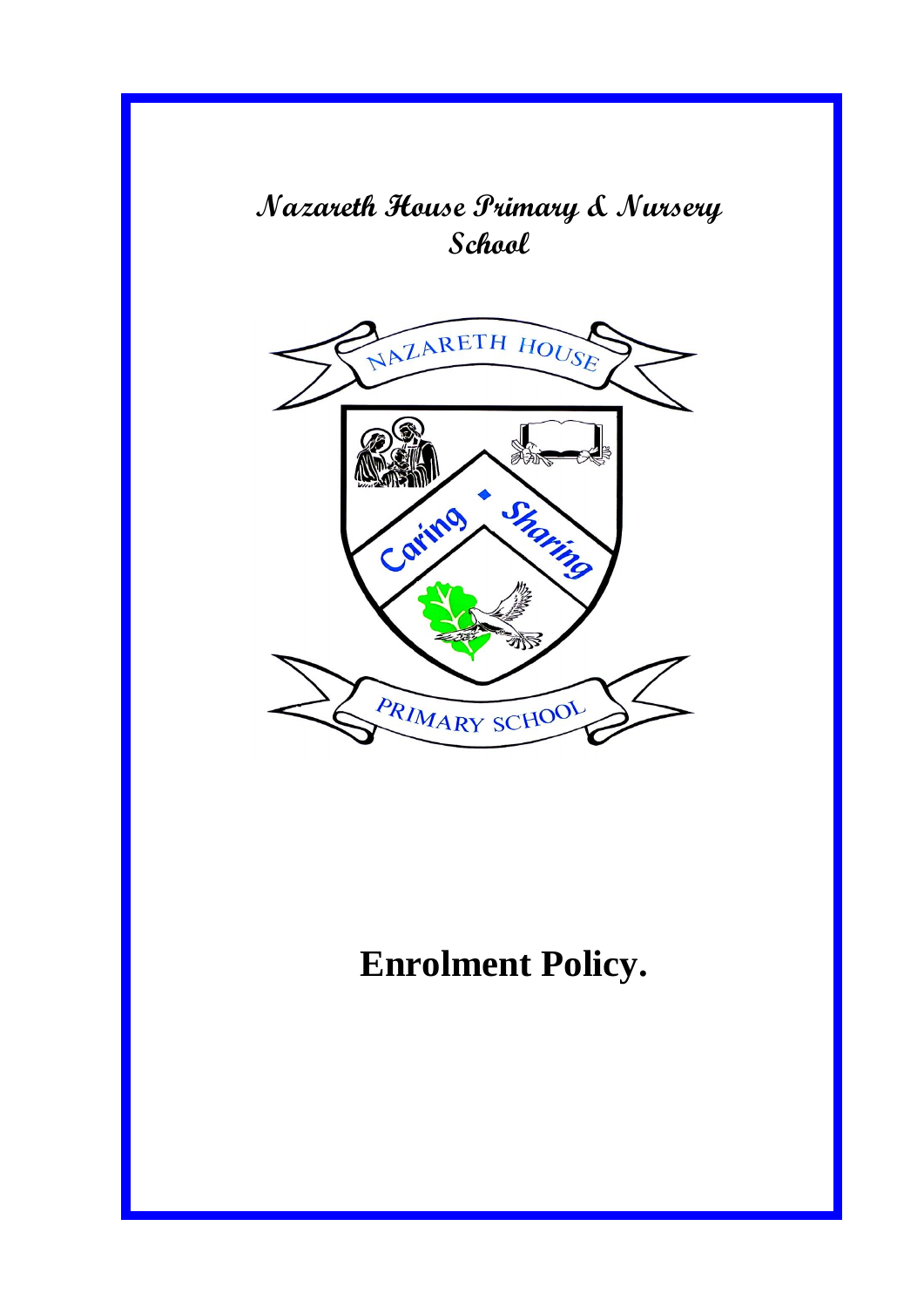**Aims**

- to attract and admit as many children as possible up to the maximum admissions number allowed by the Department of Education.
- to endeavour to be fair in all our admissions criteria so that no group or individual is disadvantaged or discriminated against.

## Our admissions criteria is as follows…. Admissions Criteria – Nazareth House Nursery Unit

If your child is successful in gaining a place in Nazareth House Primary School Nursery Unit and we are over-subscribed you must provide any 2 original documents of the following 4.

- A bank or building society statement which shows the address at which the child is resident in the name of one or of both parents/guardians;
- A utility bill (for instance Electricity, Gas, Television Licence, Telephone) which shows the address at which the child is resident;
- A letter awarding Child Benefit to the child or another letter relating to this benefit from relevant government bodies;
- The child's Medical Card.

#### This is in addition to the standard requirement to provide a Birth Certificate at the time of application in order to demonstrate the child's age.

As a result of the "duty to verify" procedures (proof of identity and address) which are referred to at the front of the ELB admissions booklet, the offer from the preschool may be conditional upon you providing the pre-school with documents verifying important information contained within your application. Please read carefully any correspondence issued separately from the pre-school and ensure that you provide the documents requested before the deadline stated by the pre-school.

Children who are not normally resident in Northern Ireland will not be considered for places until all children who live in Northern Ireland have been considered. The following criteria will be applied in the order set down by the Board of Governors of Nazareth House Nursery Unit in selecting children for admission. In considering each criteria and sub-criteria preference will be given to those applications that place Nazareth House Nursery Unit as 1st Preference. Furthermore, 2nd Preference will be selected before 3rd Preference and so on.

- 1 Children born between 2 July 2007 and 31 August 2007 whose parent(s)/guardian(s) is/are in receipt of Income-based Jobseekers Allowance or Income Support.
- 2 Children born between 1 September 2007 and 1 July 2008 whose parent(s) /guardian(s) is/are in receipt of Income based Jobseekers Allowance or Income Support.
- 3 Children born between 2 July 2007 and 31 August 2007.
- 4 Children born between 1 September 2007 and 1 July 2008.
- 5 Other children of pre-school age born between the following dates in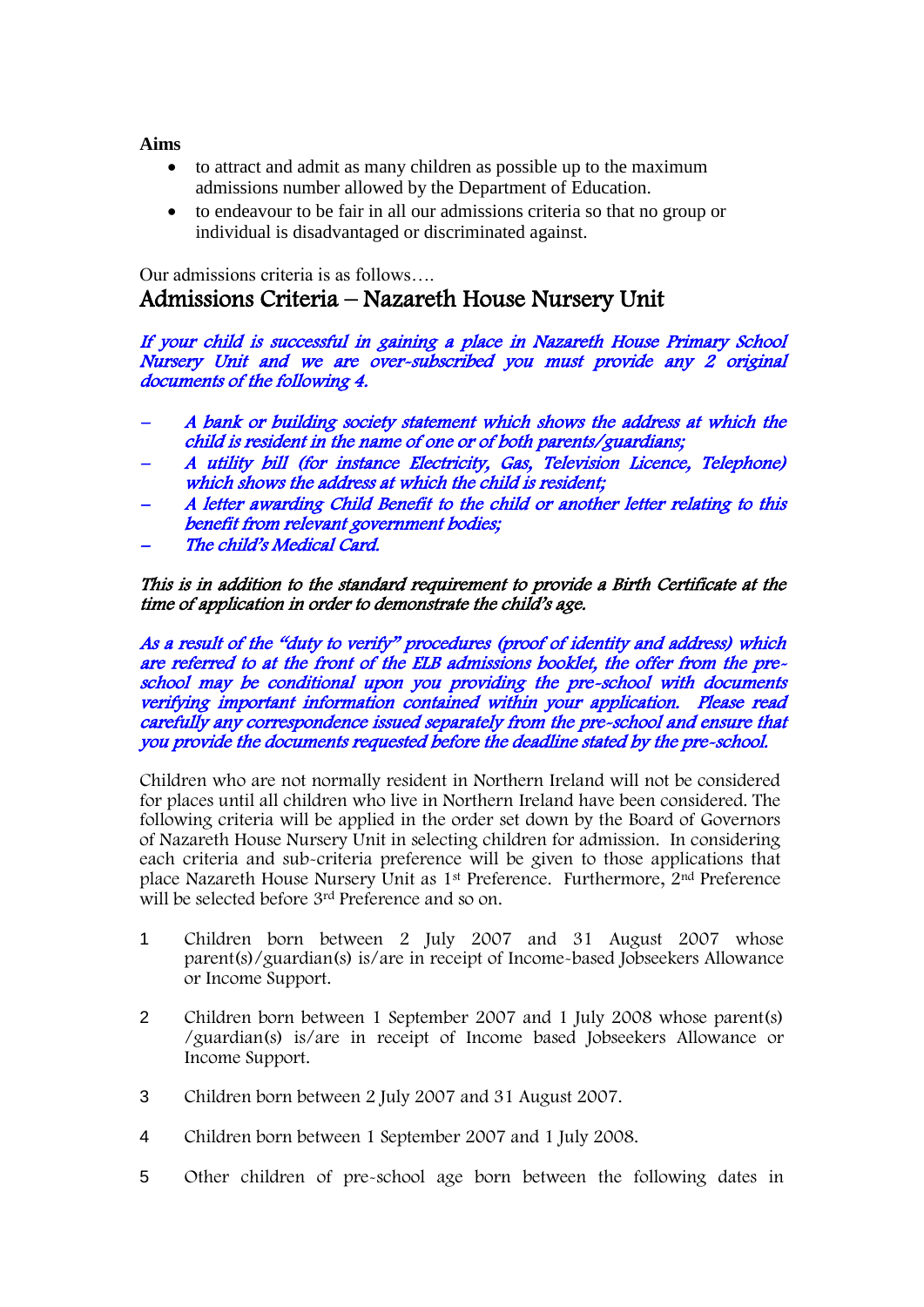chronological order eldest first:

- 2 July 2008 31 August 2008
- $\bullet$  1 September 2008 31 October 2008
- 1 November 2008 31 December 2008, etc

If there are more pupils satisfying the last criterion that can be applied, then selection for the remaining places will be on the basis of the following sub-criteria:

- (a) Children who in the opinion of the Board of Governors, on the basis of supporting evidence at the time of application from statutory agencies, as having special home circumstances (any child/parent/sibling in the family with serious/long term illness/special educational needs). Limit of 1 place.
- (b) Children of whom a relative (parent(s)/guardian(s), grandparent, aunt/uncle, brother/sister) is presently a permanent member of staff of Nazareth House Primary School/Nursery Unit.
- (c) Children who have older brother(s)/sister(s), {half-brother(s)/sister(s)) presently enrolled in Nazareth House Primary School.
- (d) Children who are twins (or multiple births).
- (e) Children who have older brother(s)/sister(s),  ${half-brother(s)}/{sister(s)}$ making simultaneous application for enrolment into Nazareth House Primary School.
- (f) Children who are the eldest/only.
- (g) Children who have had older brother(s)/sister(s), {half-brother(s)/sister(s) previously enrolled in Nazareth House Primary School.
- (h) Other children.

If there are more pupils satisfying the last criterion, which can be applied, then selection for the remaining places will be on the basis of chronological age order (eldest first).

In the event of 2 or more applicants having the same date of birth and therefore qualify for the last place(s), selection will be based on shortest distance from the nursery unit to home (measured from the front door of the nursery to the front door of home by the most direct recognised route).

It is important that parent(s)/guardian(s) when submitting the application form give all the relevant supporting information and written evidence that may be needed including the child's birth certificate. If a place is offered on the basis of incorrect or misleading information then the Board of Governors may withdraw the offer. All criteria will apply as at closing date on application form.

The Admissions Criteria will be applied by a Selection Committee subject to the final approval of the Board of Governors.

If parents/guardians have any difficulty in completing the form then they should consult the Principal of the school.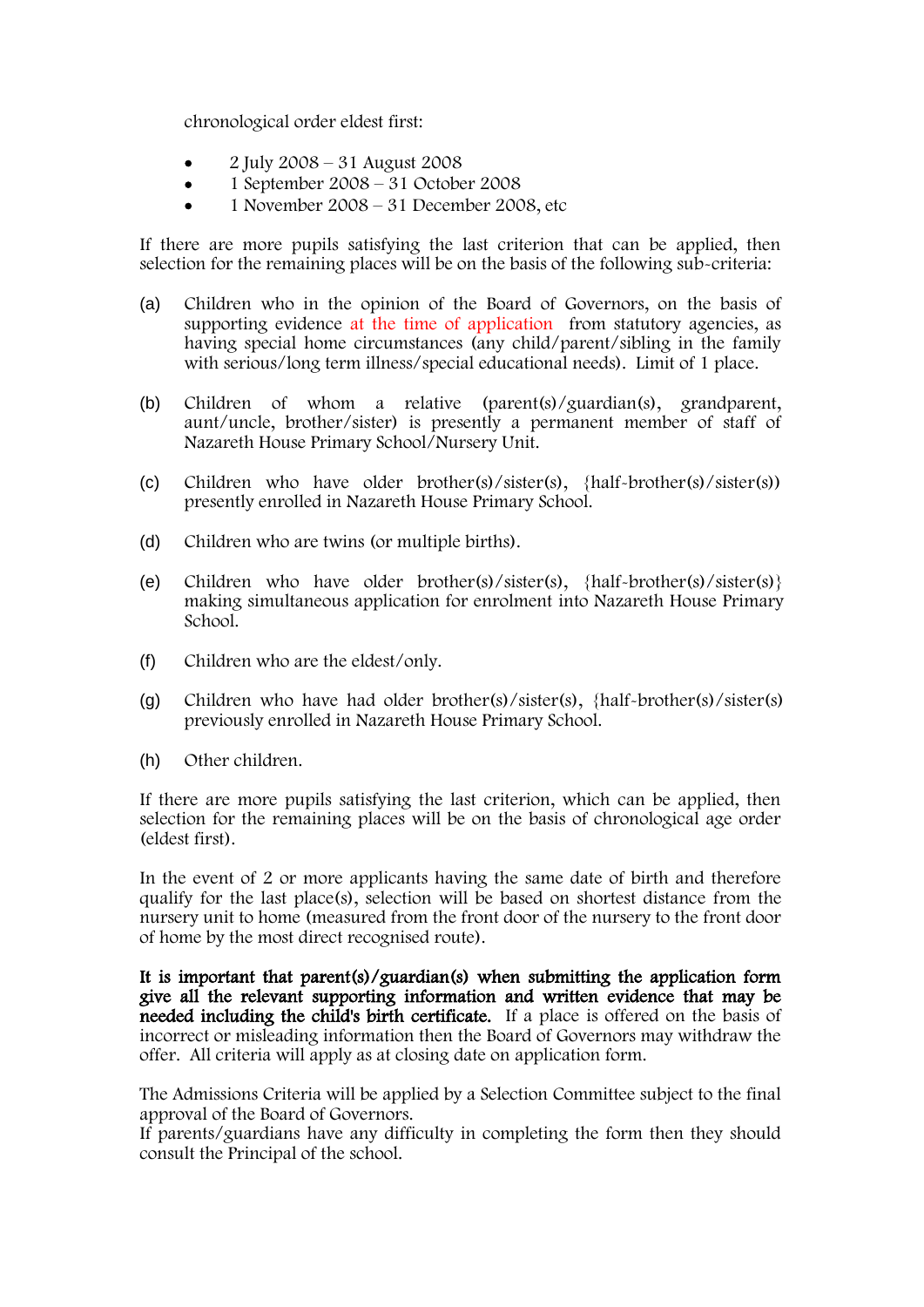#### Full-time Admission Criteria after 1 September

The same criteria will be used for applications after 1 September 2011 for admissions.

**Parent(s)/Guardian(s) should also note that if their child is seeking nursery provision for the 2nd year they MUST reapply.**

## ADMISSIONS CRITERIA – YEAR 1

The Board of Governors of Nazareth House P.S. has determined that the following criteria shall be applied, in the event of the number of pupils applying for places in Year 1 being greater than the admissions number, in the order set down below. Applications from children normally resident in Northern Ireland will be considered before other applications. In the event of over-subscription, verification of all qualifying information will be sought for all successful applications i.e. address, date of birth, relationship and special circumstances.

- 1. Children who have attended Nazareth House Nursery Unit.
- 2. Children of compulsory school age who in the opinion of the Board of Governors, on the basis of supporting evidence from statutory agencies, as having special home circumstances (any child/parent/siblings in the family with serious/long term illness/special educational needs).
- 3. Children of compulsory school age who have older brother/sister (half brother/sister) presently enrolled Nazareth House P.S.
- 4. Children of compulsory school age of whom a relative (parent/guardian, grandparent, aunt/uncle, brother/sister) is presently a permanent member of staff of Nazareth House P.S./Nursery Unit.
- 5. Children of compulsory school age who are twins (or multiple births).
- 6. Children of compulsory school age who are the eldest/only child.
- 7. Children of compulsory school age whose parent/guardian, brother/sister, (half brother/sister) are prior pupils of the school.
- 8. Children of compulsory school age who have brothers/sisters (half brother/sister) making simultaneous application for enrolment into Nazareth House P.S.
- 9. Other children of compulsory school age.

If there are more applicants satisfying the last one of the above criteria that can be applied than there are places remaining, then the selection will take place on the basis of chronological order (eldest first).